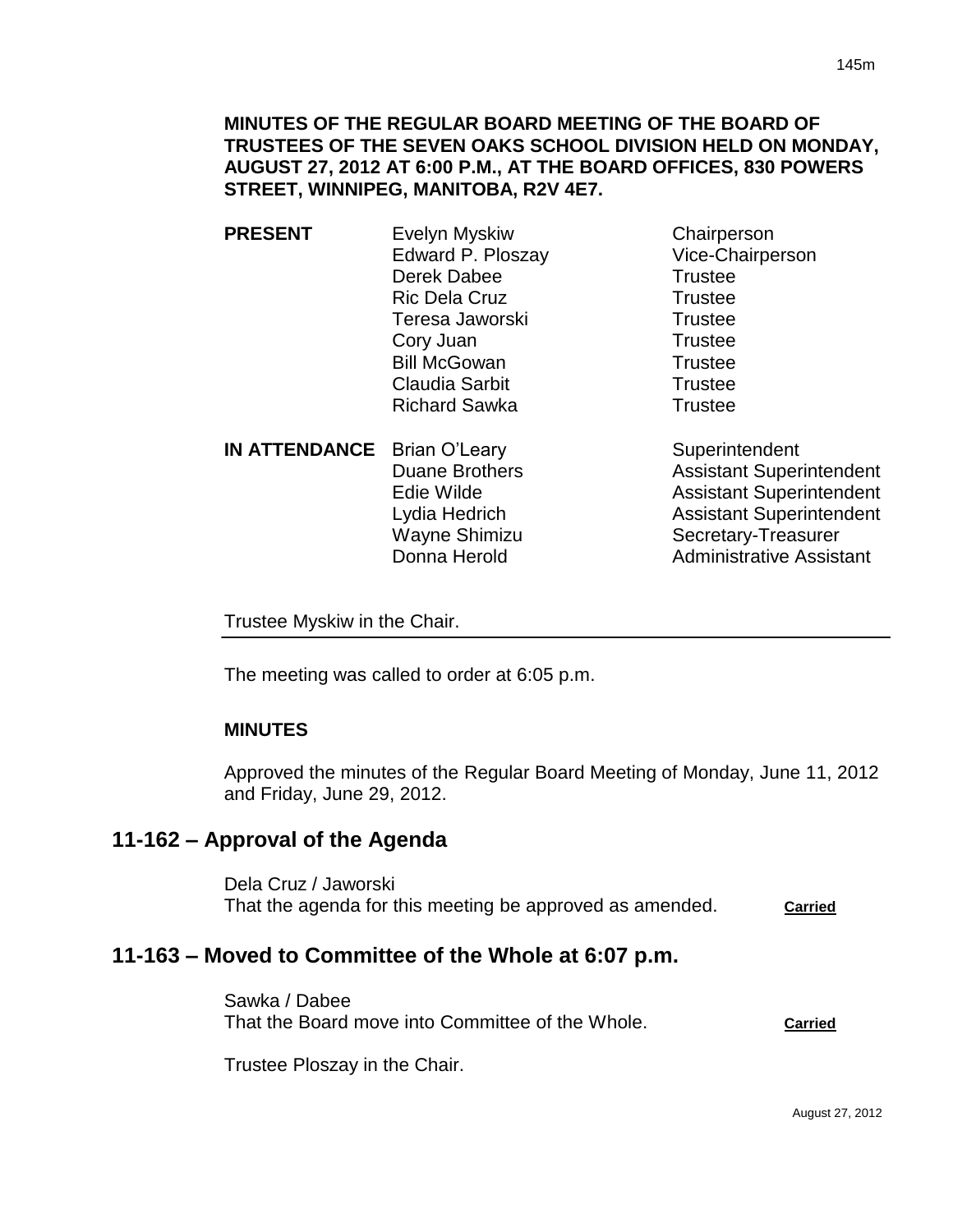### **SUPERINTENDENTS' PERSONNEL REPORT**

# **11-164 – Superintendents' Personnel Report**

Dela Cruz / McGowan That the Superintendents' Personnel Report be ratified. **Carried**

#### TEACHER APPOINTMENTS

Appointed the following to Teacher-General (Permanent) contracts effective September 4, 2012:

Stacey Abramson (1.00) Becky Walter (1.00) Karen Warner (.50)

Appointed the following to Teacher-General (Term) contracts effective September 4, 2012 to June 28, 2013:

| Cheryl Bain (.50)         | Larisa Kaiser (1.00)      | Mary Oscarson (1.00)     |
|---------------------------|---------------------------|--------------------------|
| Stephen Barkman (1.00)    | Dan Kammerlock (1.00)     | Sandra Smith (1.00)      |
| Nancy Bileski (1.00)      | Karly Korsunsky (1.00)    | Kelly Stokotelny (.67)   |
| Toni Brown (1.00)         | Chenelle Labossiere (.50) | Aaron Story (1.00)       |
| Vanessa Cabral (1.00)     | Alison Lynch (1.00)       | Kinsey Toews (1.00)      |
| Dana Claydon (.50)        | Elliot MacDonald (.50)    | Breanne Treyturik (1.00) |
| Graham Forsyth (1.00)     | Denise Maynard (1.00)     | Derek Tuba (1.00)        |
| Mike Galenda (1.00)       | Katherine Nault (1.00)    | Lindsay Turbett (.50)    |
| Andrew Gamby (1.00)       | Shelby Primmett (1.00)    | Dustin Unrau (1.00)      |
| Arielle Gaudet (1.00)     | Debra Rarog (.40)         | Barbara Warbanski (.50)  |
| Jennifer Gillespie (1.00) | Eddie Revilla (1.00)      | Karen Warner (.50)       |
| Anthony Greco (1.00)      | Jason Robillard (1.00)    | Gavin Winchar (1.00)     |
|                           |                           |                          |

Appointed the following to full-time (1.00) Limited Teacher-General (Term) contracts effective September 4, 2012 (indefinite):

Michael Dueck Mike Peterson Maurice Williams

Appointed John Fleischaker to a full-time (1.00) Limited Teacher-General (Term) contract effective September 4, 2012 to February 1, 2013.

Appointed Carmelle Kozak to a part-time (.50) Limited Teacher-General (Term) contract effective September 4, 2012 to December 21, 2012.

Appointed Ciara Ziegler to a full-time (1.00) Limited Teacher-General (Term) contract effective April 16, 2012 to June 29, 2012.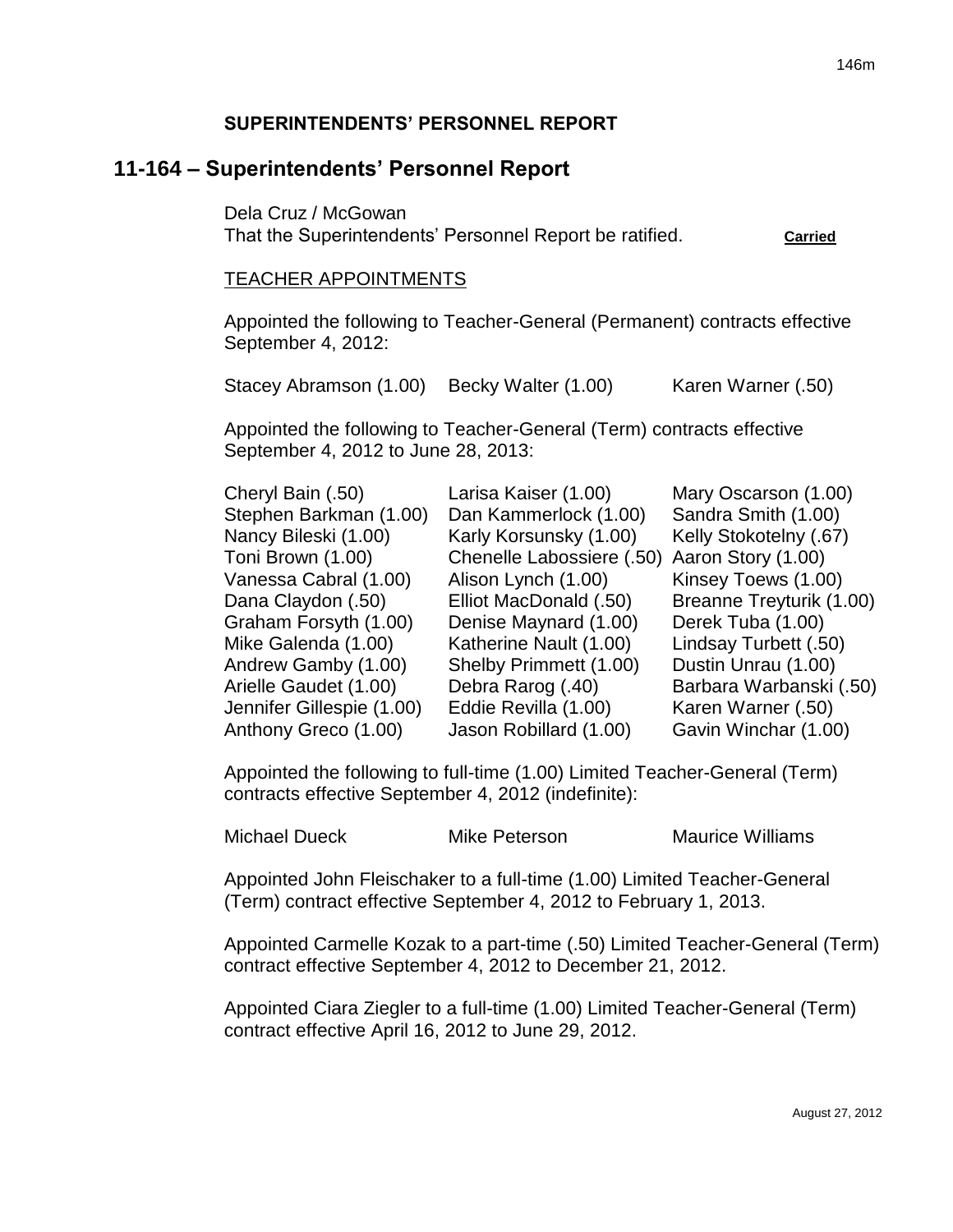# **SUPERINTENDENTS' PERSONNEL REPORT**

# CLINICIAN APPOINTMENTS

Appointed the following to Limited Teacher-General contracts effective September 4, 2012 to June 28, 2013:

| Annette Alix Roussin (.80) | Andrea MacDonald (.50) |
|----------------------------|------------------------|
| Angela Rajfur (.90)        | Heather Shpak (.50)    |

#### TEACHER LEAVES OF ABSENCE

Granted the following leaves of absence, without pay:

Cristina Almeida, full-time (1.00), effective September 4, 2012 to June 28, 2013 Jasmin Cavanaugh, full-time (1.00), effective June 2, 2012 to June 29, 2012 Jasmin Cavanaugh, part-time (.50), effective September 4, 2012 to June 28, 2013 Nancy Cosby, part-time (.25), effective February 5, 2013 to June 28, 2013 Patricia Isaak, full-time (1.00), effective September 4, 2012 to June 28, 2013 Rod Warkentin, full-time (1.00), effective September 4, 2012 to February 1, 2013

#### TEACHER MATERNITY AND PARENTAL LEAVES

Granted the following maternity and parental leaves:

Kristin Chartrand, effective September 4, 2012 to June 28, 2013 Alana Dutka-Pickering, effective September 5, 2012 to August 30, 2013 Catherine Johnson, effective October 26, 2012 to October 25, 2013 Kimberley McDonald, effective October 20, 2012 to October 20, 2013 Kristjanna Oleson, effective November 15, 2012 to November 14, 2013 Lisa Wicklund Whiteside, effective October 31, 2012 to October 31, 2013

#### CLINICIAN LEAVES OF ABSENCE

Granted the following part-time (.10) leaves of absence, without pay, effective September 4, 2012 to June 28, 2013:

Jennine Scott Cindy Yusim

## EDUCATIONAL ASSISTANTS LEAVES OF ABSENCE

Granted the following leaves of absence, without pay:

Maria Cullum, part-time (.50) effective the 2012-2013 school year to serve as association president of the Educational Assistants of Seven Oaks.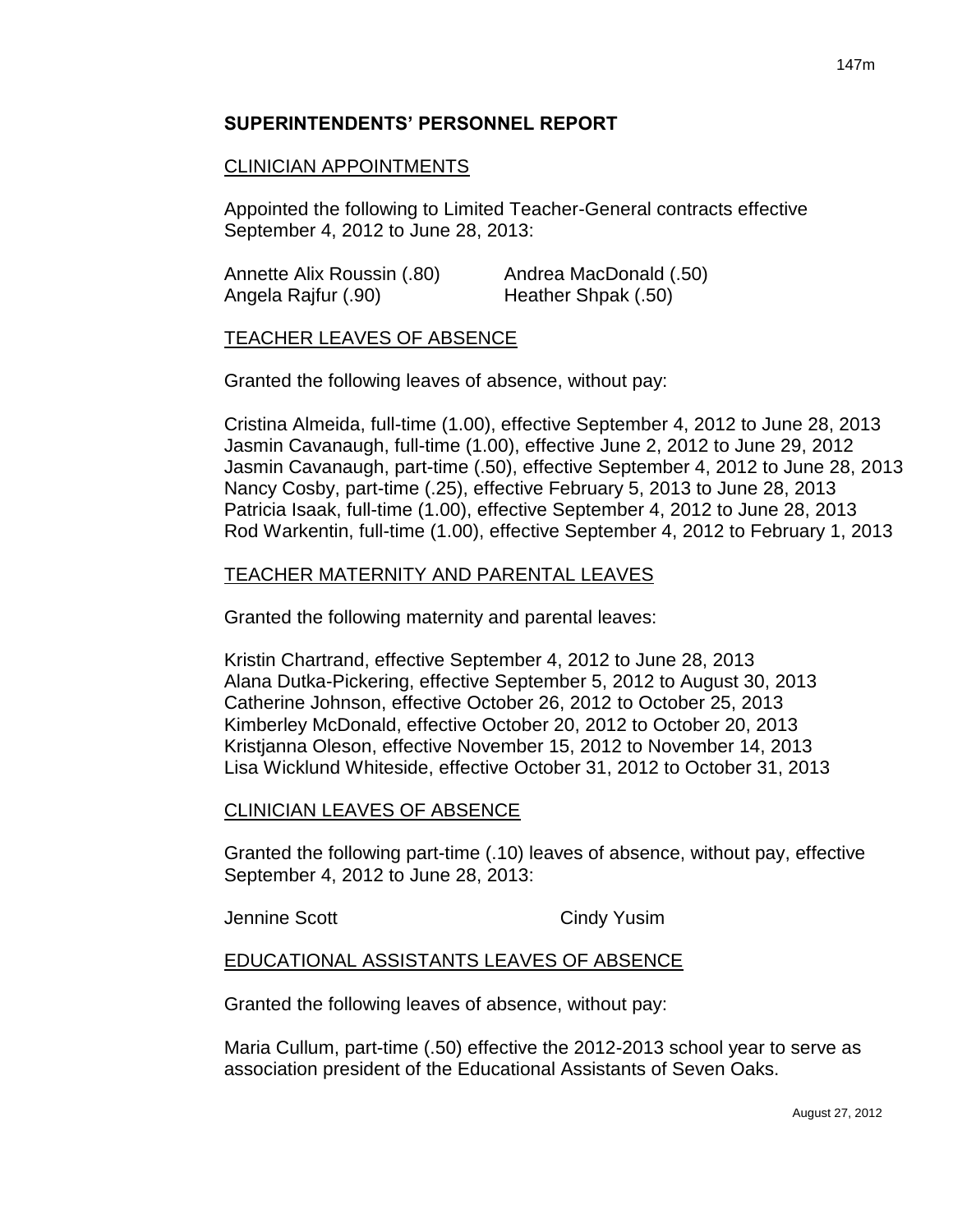Sylvia Furtado, full-time (1.00), effective September 4, 2012 to December 21, 2012 Benson Shapiro, full-time (1.00), effective September 4, 2012 to June 28, 2013

# EDUCATIONAL ASSISTANTS RESIGNATIONS

Received notice of intent to resign from:

Francyn Martini, effective September 1, 2012 Jodi-Lee Stuart, effective June 29, 2012

# LIBRARY TECHNICIAN APPOINTMENTS

Appointed the following to Library Technician positions:

Heather Mathis, full-time, effective August 20, 2012 Sara Sodja, part-time, effective July 9, 2012

# SUPERINTENDENTS' PERSONNEL REPORT MOTIONS

Rescinded the following Superintendents' Personnel Report Motions:

#11-082 – notice of intent to resign from Francyn Martini effective June 29, 2012 #11-088 – appointment of Lynnette Navarro to a Limited Teacher-General (Term) contract effective September 4, 2012 to June 28, 2013 #11-148 – appointment of Daniel Vicente to a Limited Teacher-General (Term) contract effective September 4, 2012 to February 1, 2013 #11-48 – appointment of Jenna Ouellette to a Limited Teacher-General (Term) contract effective September 4, 2012 to June 28, 2013 #11-137 – appointment of Patricia Isaak to the position of Vice-Principal, O.V. Jewitt Community School, effective September 4, 2012

# **SUPERINTENDENTS' REPORT**

The following matters were received as information:

**Personnel Matters.** 

# **11-165 – School Zone Safety – City of Winnipeg**

# Jaworski / McGowan

Approved that the Board write to the Mayor and Council of the City of Winnipeg lauding their initiative to reintroduce school zone speed limits and encourage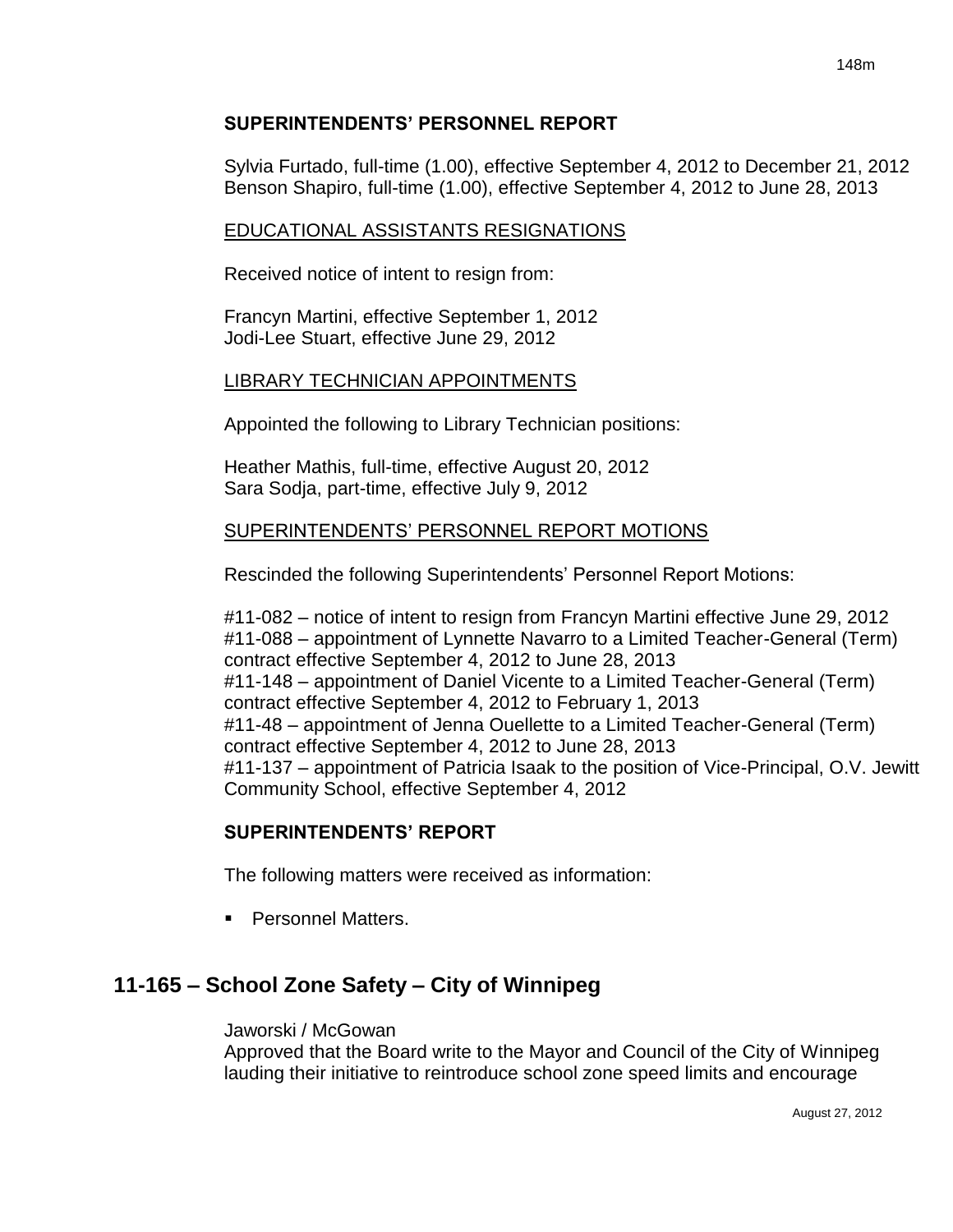them to couple their initiatives with signage and enforcement.

**Carried**

# **11-166 – School Zone Safety – West St. Paul**

Juan / Sarbit

Approved that the Board write to the Mayor and Council of West St. Paul encouraging them to take measures to reduce traffic speed in the area around West St. Paul School. **Carried Carried Carried Carried** 

# **11-167 – School Trustee Code of Conduct**

Sawka / Dabee

Approved that the development of a Seven Oaks School Division Trustee Code of Conduct be referred to the Policy Committee. **Carried**

#### **CORRESPONDENCE RECEIVED FOR INFORMATION**

- **MSBA MUST Fund Assessment.**
- Manitoba Schools Insurance Program July 1, 2012 Renewal Comparison.
- **Tractor at O.V. Jewitt School.**

# **11-168 – Senior Administrative Contracts**

Sawka / Juan

Approved that the Board accept the recommendation of the Chair of Teacher Negotiations with respect to Senior Administrative contracts. **Carried**

Trustee Myskiw in the Chair.

# **11-169 – MSBA Board Visitations**

Juan / Dabee

Approved that the Board schedule a meeting with MSBA representatives as suggested in Carolyn Duhamel's August 7th, 2012 letter. **Carried**

# **11-170 – By-Law No. 4-2012**

Dela Cruz / Juan

Approved that By-Law No. 4-2012 for the purpose of borrowing the sum of \$1,214,400.00 for the purpose of Portable Classrooms 2011 at Belmont, Leila North, A.E. Wright and O.V. Jewitt schools be given first reading. **Carried**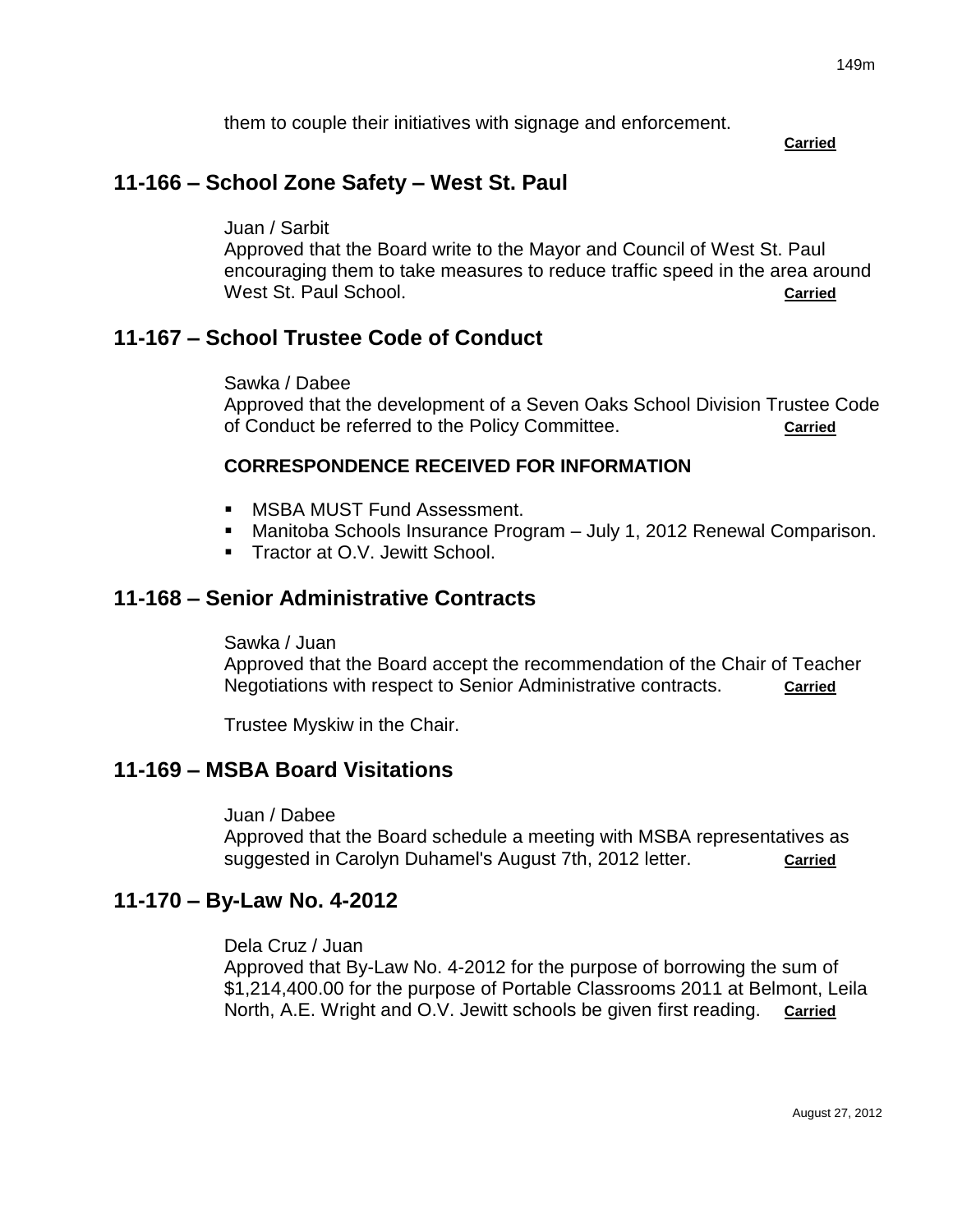# **11-171 – Five Year Capital Plan Update 2013-14 to 2017-18**

Jaworski / Ploszay

That the Board submit its Five Year Capital Plan Update 2013-14 to 2017-18 to The Public Schools Finance Board. **Carried**

### **CONSENT AGENDA**

# **11-172 – Consent Agenda**

Dela Cruz / McGowan That the Consent Agenda be approved. **Carried**

#### West St. Paul School

Approved that the request to hold religious exercises at West St. Paul school be received.

#### Croation Pavilion Zagreb – Folklorama 2013

Approved that the Board acknowledge the request received from the Croatian Pavilion Zagreb and approve the use of West Kildonan Collegiate for the 2013 Folklorama Festival.

#### American Girl Alberta - Use of West Kildonan Collegiate

Approved that the Board direct administration to sign a Location Agreement with Berta Productions Inc. for the use of West Kildonan Collegiate over two weekends in September 2012 for the filming of American Girl: Alberta.

#### June 2012 Expenditure Listing

Cheques #2123327-#2123694 and #446-#490, US\$ cheques #212128- #212147, direct deposits #20126168-#20126933 and pre-authorized debits #201112-#201125 in the amount of \$5,346,462.59 be approved.

#### July 2012 Expenditure Listing

Cheques #2130000-#2130252 and #491-#506, US\$ cheques #213000- #213006, direct deposits #20130000-#20130551 and pre-authorized debits #201126-#201130 in the amount of \$3,075,707.67 be approved.

#### Affinity Firestop Consultants Invoice No. 1205-4

That Invoice No. 1205-4 for the Maples Roof Phase 2 project in the amount of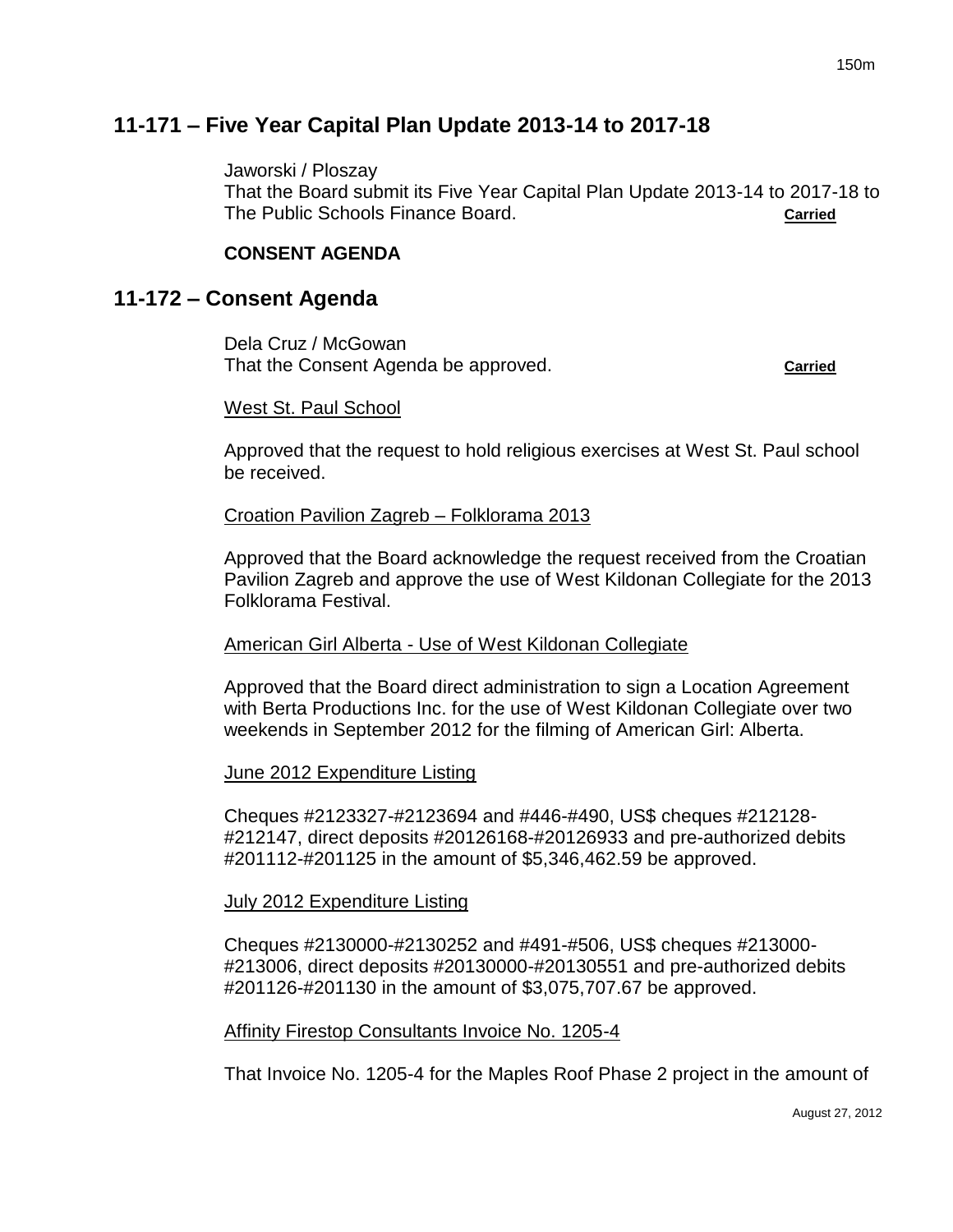\$630.00 be paid to Affinity Firestop Consultants.

#### Agassiz Consulting Group Invoice No. 8554

Invoice No. 8554 for the Constable Finney Roof project in the amount of \$173.25 be paid to Agassiz Consulting Group.

#### Agassiz Consulting Group Invoice No. 8613

Invoice No. 8613 for the Constable Finney Roof project in the amount of \$173.25 be paid to Agassiz Consulting Group.

#### Agassiz Consulting Group Invoice No. 8679

Invoice No. 8679 for the Maples Roof Phase 2 project in the amount of \$2,066.87 be paid to Agassiz Consulting Group.

#### D.K. Bennett & Associates Invoice No. 642212

Invoice No. 642212 for the Maples Roof Phase 1 project in the amount of \$2,100.00 be paid to D.K. Bennett & Associates.

#### Release of Statutory Holdback to East Side Ventilation

Statutory Holdback in the amount of \$76,027.02 plus GST and interest accrued in relation to the Seven Oaks Middle School Ventilation Phase 2 project be paid to East Side Ventilation, subject to the approval of the Board's solicitor.

#### Gardon Construction Certificate of Payment No. 7

Certificate of Payment No. 7 for the West St. Paul Elevator project in the amount of \$58,656.73 be paid to Gardon Construction.

#### Geo-Xergy Systems Invoice No. 740

Invoice No. 740 for the Maples Geothermal project in the amount of \$4,950.40 be paid to Geo-Xergy Systems Inc.

#### Integrated Designs Invoice No. 2378

Invoice No. 2378 for the new Amber Trails School project in the amount of \$2,913.75 be paid to Integrated Designs Inc.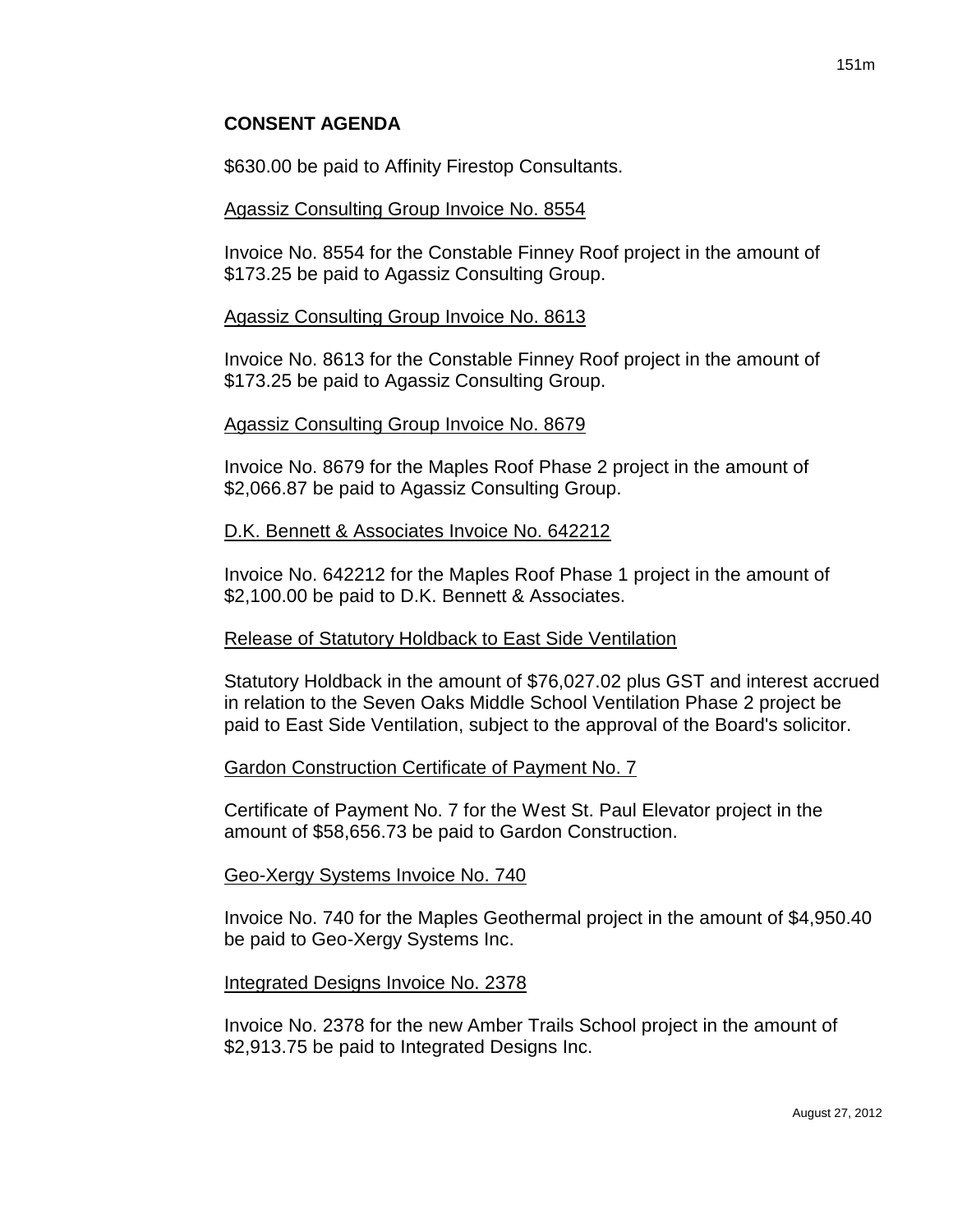#### J & J Penner Construction HB-2

Holdback Payment Certificate HB-2 for the West St. Paul Grooming Room project in the amount of \$151.67 be paid to J&J Penner Construction Ltd.

#### J.R. Cousin Consultants Invoice No. N-656-01-001

Invoice No. N-656-01-001 for the Maples Commons Addition project in the amount of \$1,575.00 be paid to J.R. Cousin Consultants.

#### Lombard North Group Invoice No. 761-12

Invoice No. 761-12 for the Swinford Park Soccer Field - Swinford Way project in the amount of \$2,117.37 be paid to Lombard North Group.

#### MCM Architects Invoice No. 5271

Invoice No. 5271 for the Multiple Portable Relocation project in the amount of \$4,712.40 be paid to MCM Architects.

#### MCW/AGE Consulting Invoice No. 35020

Invoice No. 35020 for the Maples Roof - Drainage project in the amount of \$1,890.00 be paid to MCW/AGE Consulting.

#### MCW/AGE Consulting Invoice No. 36129

Invoice No. 36129 for the Maples Roof - Drainage project in the amount of \$1,128.75 be paid to MCW/AGE Consulting.

#### National Testing Lab Invoice No. 6911

Invoice No. 6911 for the new Amber Trails School project in the amount of \$11,445.00 be paid to National Testing Lab.

#### Norwin Roofing Certificate of Payment No. 3

Certificate of Payment No. 3 for the Constable Edward Finney School Roof Replacement project in the amount of \$16,762.80 be paid to Norwin Roofing Ltd.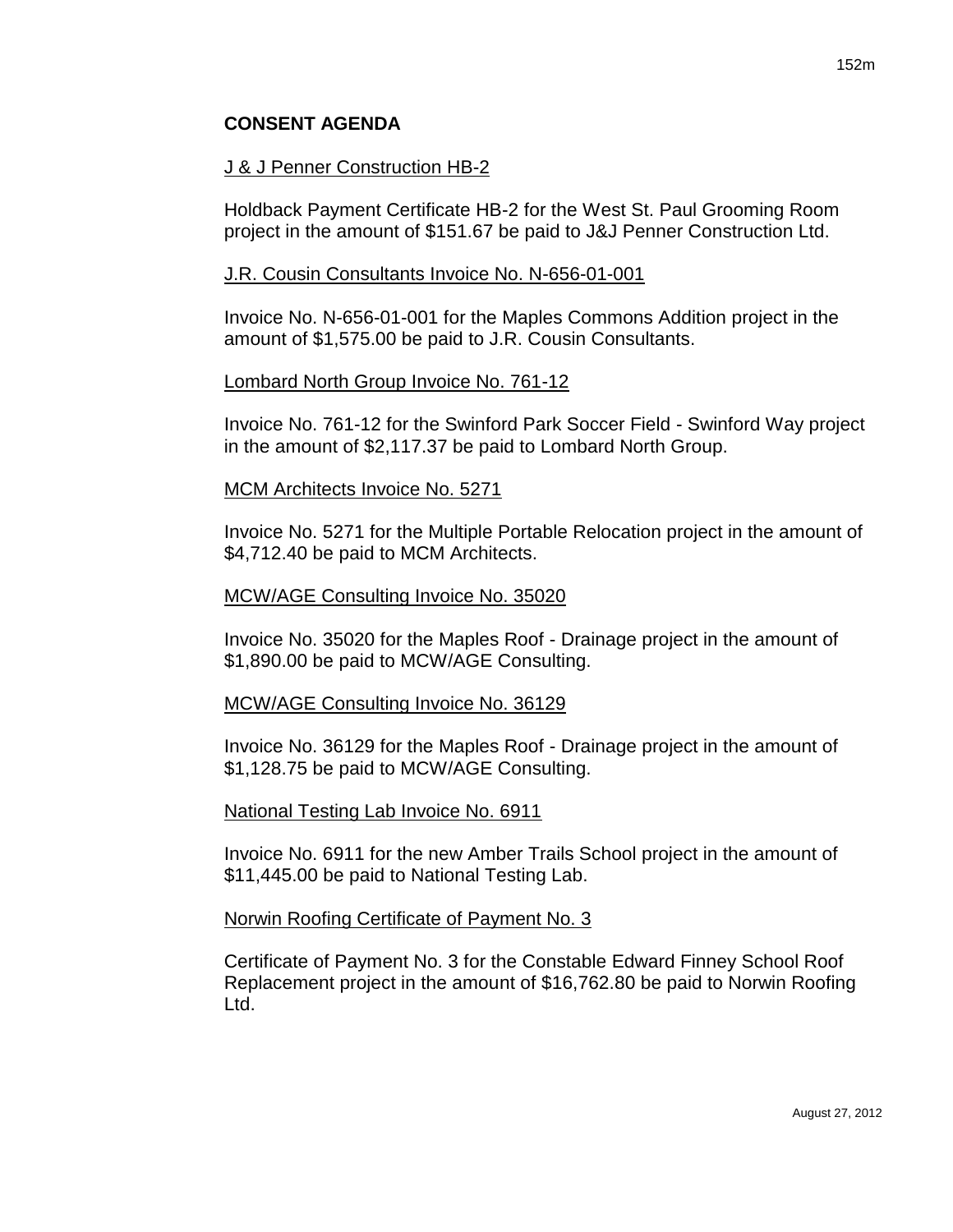#### Statutory Holdback on Norwin Roofing Certificate of Payment No. 3

7-1/2% Statutory Holdback on Certificate of Payment No. 3 for the Constable Edward Finney School Roof Replacement project in the amount of \$1,294.43 be paid to the SOSD/Norwin Roofing 437 Finney Roof account.

#### Release of Statutory Holdback to Norwin Roofing Ltd.

Statutory Holdback in the amount of \$7,242.31 plus GST and interest accrued in relation to the Constable Edward Finney School Roof Replacement project be paid to Norwin Roofing Ltd., subject to the approval of the Board's solicitor.

#### Number Ten Architectural Group Invoice No. 10906

Invoice No. 10906 for the Garden City Collegiate Science Lab project in the amount of \$25,975.45 be paid to Number Ten Architectural Group.

#### Number Ten Architectural Group Invoice No. 11018

Invoice No. 11018 for the Maples Commons Addition project in the amount of \$23,055.94 be paid to Number Ten Architectural Group.

## Release of Statutory Holdback to Oakwood Roofing & Sheet Metal

Statutory Holdback in the amount of \$115,602.38 plus GST in relation to the Maples Collegiate Roof Replacement Phase 2 project, as approved by The Public Schools Finance Board, be paid to Oakwood Roofing & Sheet Metal Co. Ltd., subject to the approval of the Board's solicitor.

#### Pinchin Environmental Invoice No. 200894

Invoice No. 200894 for the Maples Roof Phase 2 project in the amount of \$72,337.65 be paid to Pinchin Environmental.

## Pinchin Environmental Invoice No. 200987

Invoice No. 200987 for the Garden City Collegiate Science Lab project in the amount of \$2,572.50 be paid to Pinchin Environmental.

#### Prairie Architects Invoice No. 3886

That Invoice No. 3886 for the new Amber Trails School project in the amount of \$40,996.33 be paid to Prairie Architects.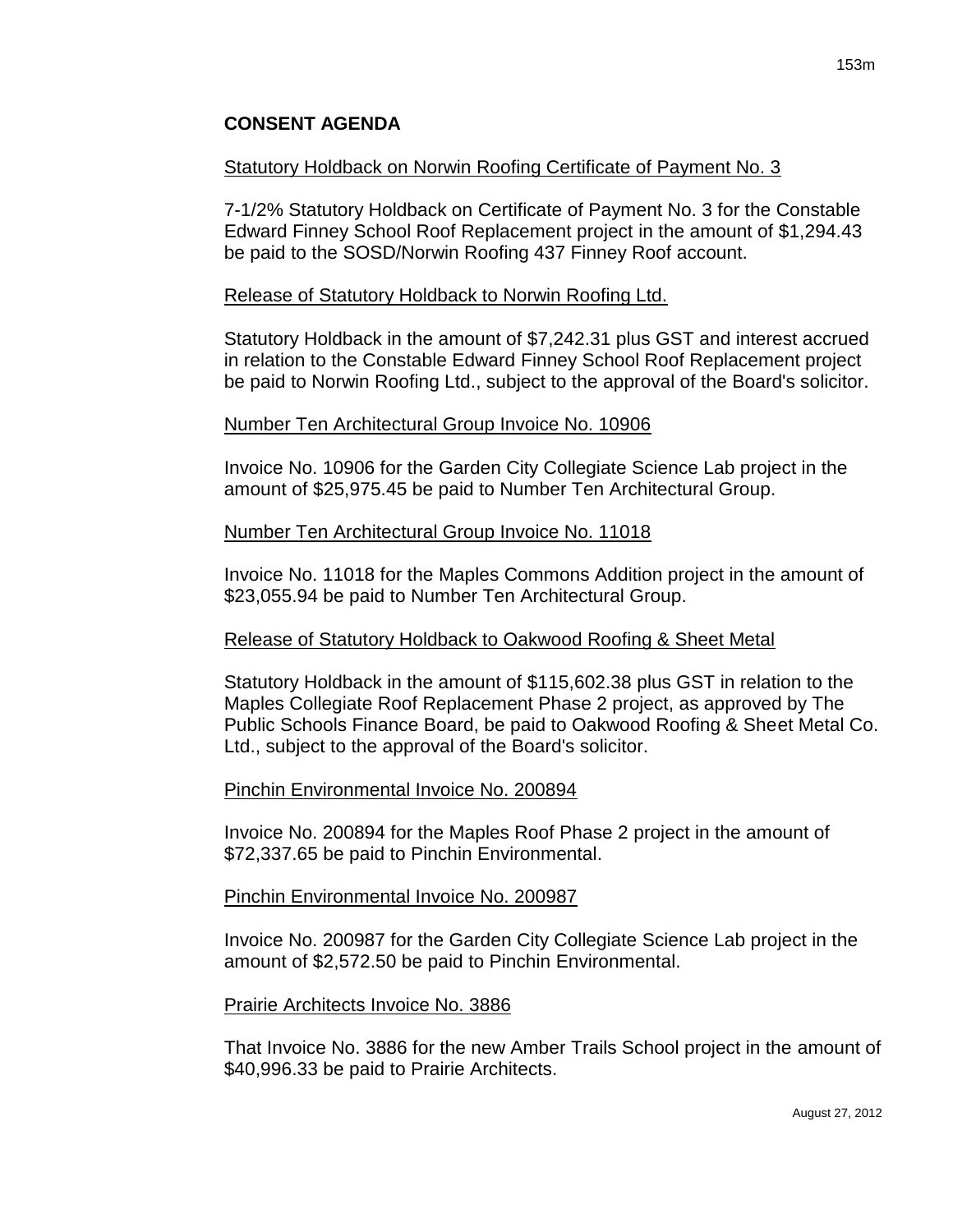#### Prairie Architects Invoice No. 3887

That Invoice No. 3887 for the Victory Site Day Care project in the amount of \$2,275.88 be paid to Prairie Architects.

#### Prairie Architects Invoice No. 3725

Invoice 3725 for the Victory Site Day Care project in the amount of \$4,551.75 be paid to Prairie Architects.

#### Shelmerdine Ltd. Certificate of Payment No. 4

Certificate of Payment No. 4 for the Swinford Park Soccer Field - Swinford Way project in the amount of \$13,822.04 be paid to Shelmerdine Ltd.

#### Statutory Holdback on Shelmerdine Ltd. Certificate of Payment No. 4

7-1/2% Statutory Holdback on Certificate of Payment No. 4 for the Swinford Park Soccer Field - Swinford Way project in the amount of \$1,462.65 be paid to the SOSD/Shelmerdine 436 Swinford Soccer account.

#### Shelmerdine Ltd. Certificate of Payment No. 5

Certificate of Payment No. 5 for the Swinford Park Soccer Field - Swinford Way project in the amount of \$4,037.51 be paid to Shelmerdine Ltd.

## Statutory Holdback on Shelmerdine Certificate of Payment No. 5

7-1/2% Statutory Holdback on Certificate of Payment No. 5 for the Swinford Park Soccer Field - Swinford Way project in the amount of \$427.25 be paid to the SOSD/Shelmerdine 436 Swinford Soccer account.

## Release of Statutory Holdback to Shelmerdine Ltd.

Statutory Holdback in the amount of \$23,968.10 plus GST in relation to the Swinford Park Soccer Field – Swinford Way project be paid to Shelmerdine Ltd., subject to the approval of the Board's solicitor.

#### SMS Engineering Ltd. Invoice No. 48207

Invoice No. 48207 for the Maples Geothermal project in the amount of \$191.63 be paid to SMS Engineering Ltd.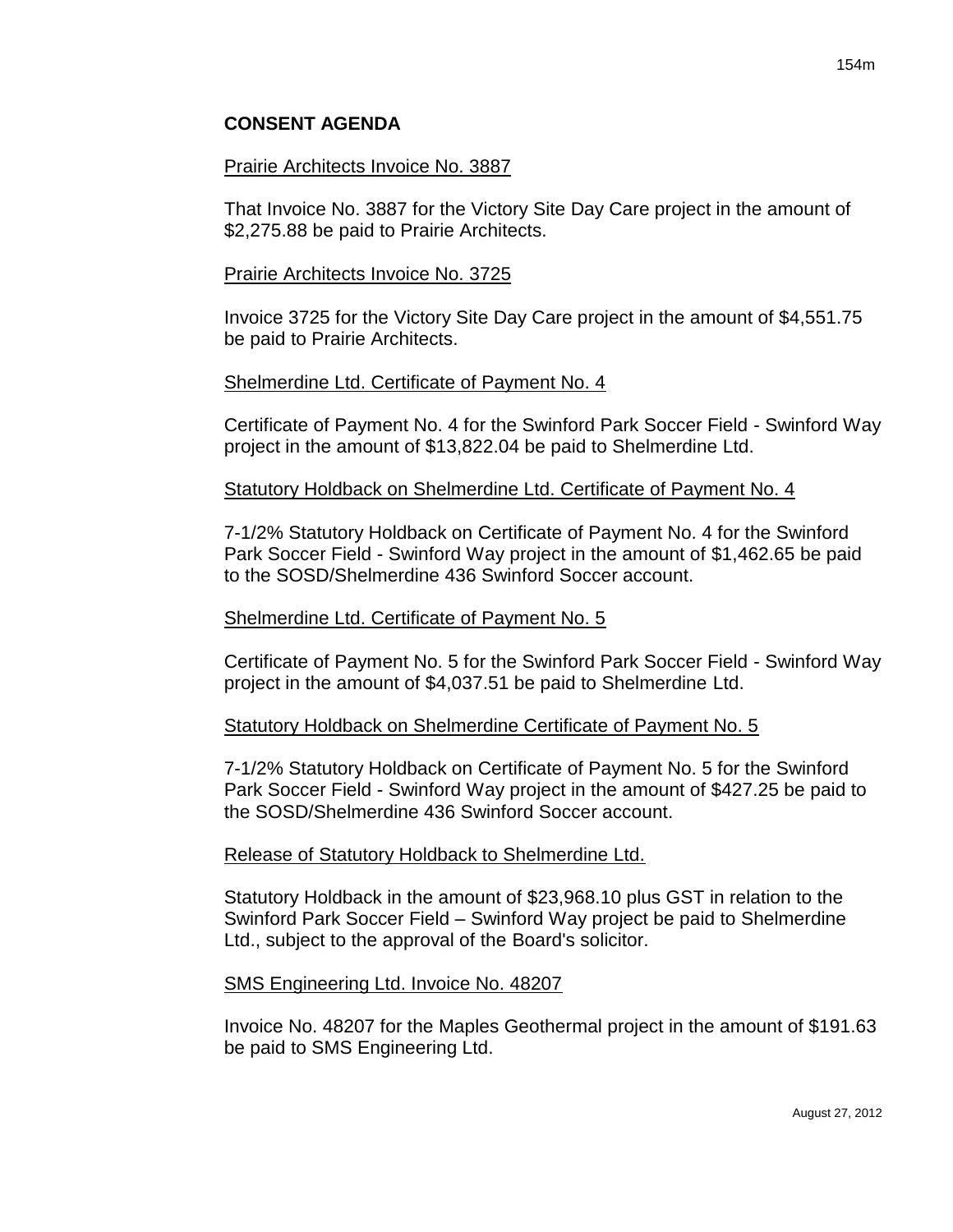#### Stantec Consulting Invoice No. 659336

Invoice No. 659336 for the FY12 Portables 45, 46 and 47 project in the amount of \$21,112.53 be paid to Stantec Consulting.

#### Stantec Consulting Invoice No. 668206

Invoice No. 668206 for the FY12 Portables 45, 46, and 47 project in the amount of \$971.85 be paid to Stantec Consulting.

#### Stantec Consulting Invoice No. 677986

Invoice No. 677986 for the FY12 Portables 45, 46, and 47 project in the amount of \$3,826.20 be paid to Stantec Consulting.

#### Stantec Consulting Invoice No. 686897

Invoice No. 686897 for the FY12 Portables 45, 46, and 47 project in the amount of \$956.55 be paid to Stantec Consulting.

#### The Public Schools Finance Board 2011-12 New Portables

That as requested in a letter dated June 6, 2012 from Rick Dedi, Executive Director of The Public Schools Finance Board, in lieu of payment to the contractor, the school division send a cheque payable in the amount of \$730,517.00 to The Public Schools Finance Board for the bulk-build new portable classrooms for the 2011-12 year (2 at A.E. Wright, 2 at Belmont and 1 at Leila North).

## The Public Schools Finance Board 2011-12 Portable Relocations

That as requested in a letter dated June 6, 2012 from Rick Dedi, Executive Director of The Public Schools Finance Board, in lieu of payment to the contractor, the school division send a cheque payable in the amount of \$420,692.00 to The Public Schools Finance Board for portable classroom relocations for the 2011-12 year (3 at O.V. Jewitt).

## **CONFERENCE REPORTS**

Karen Hartikainen, Principal, Forest Park School: Canadian Association of Principals 2012: Leadership Under Construction, May 24 to 26, 2012 - Montreal, Quebec.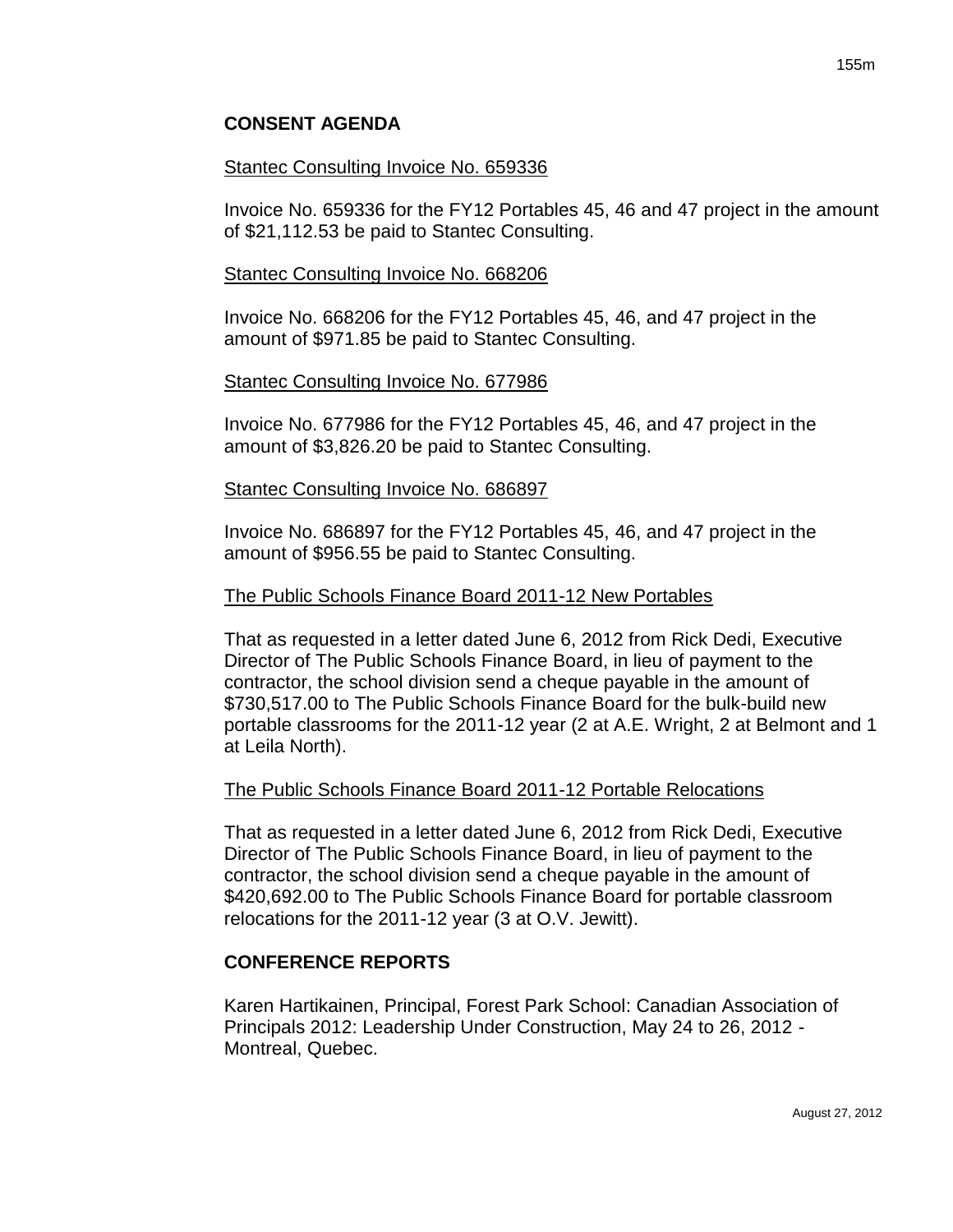#### **CONFERENCE REPORTS**

Marlene Meaden, Teacher, École Riverbend Community School: International Reading Conference, April 29 to May 2, 2012 - Chicago, Illinois.

Robin Dow, Teacher, Maples Collegiate: National Dance Institute, February 6 to 10, 2012, New York, New York.

Roni Pirot, Teacher, École Riverbend Community School: International Reading Conference, April 29 to May 2, 2012 - Chicago, Illinois.

Serina Shewchuk, Teacher, West St. Paul School: FETC 2012 Conference, January 23 to 26, 2012 - Orlando, Florida.

Terry Bobynchuk, Teacher, Maples Collegiate: Gold Medal Squared Volleyball Conference, May 11 to 13, 2012 - Malibu, California.

Trish Volk, Teacher, H.C. Avery School: PHE Canada 2012 National Conference, "A Harbour of Hope: Health and Physical Literacy", May 10 to 12, 2012 - Halifax, Nova Scotia.

Britt Stromberg, Teacher, H.C. Avery School: NMSA Conference, November 10 to 12, 2011 - Louisville, Kentucky.

Bohdan Waplak, Teacher, Maples Collegiate: International Technology and Engineering Educators Association Conference, March 15 to 17, 2012 - Long Beach, California.

Curtis Walker, Teacher, Maples Collegiate: Emerging Perspectives (National Art Education Association), March 1 to 4, 2012 - New York, New York.

Daniel Camaclang, Teacher, École Leila North Community School: International Reading Association Conference, April 29 to May 2, 2012 - Chicago, Illinois.

Elma Arthurson, Teacher, Edmund Partridge Community School: NCTM, April 25 to 28, 2012 - Philadelphia, Pennsylvania.

Greg Wazney, Divisional Phys Ed Coordinator, H.C. Avery School: PHE Canada 2012 National Conference, "A Harbour of Hope: Health and Physical Literacy", May 10 to 12, 2012 - Halifax, Nova Scotia.

Jeff Regan, Teacher, Edmund Partridge Community School: PHE Canada 2012 National Conference, "A Harbour of Hope: Health and Physical Literacy", May 10 to 12, 2012 - Halifax, Nova Scotia.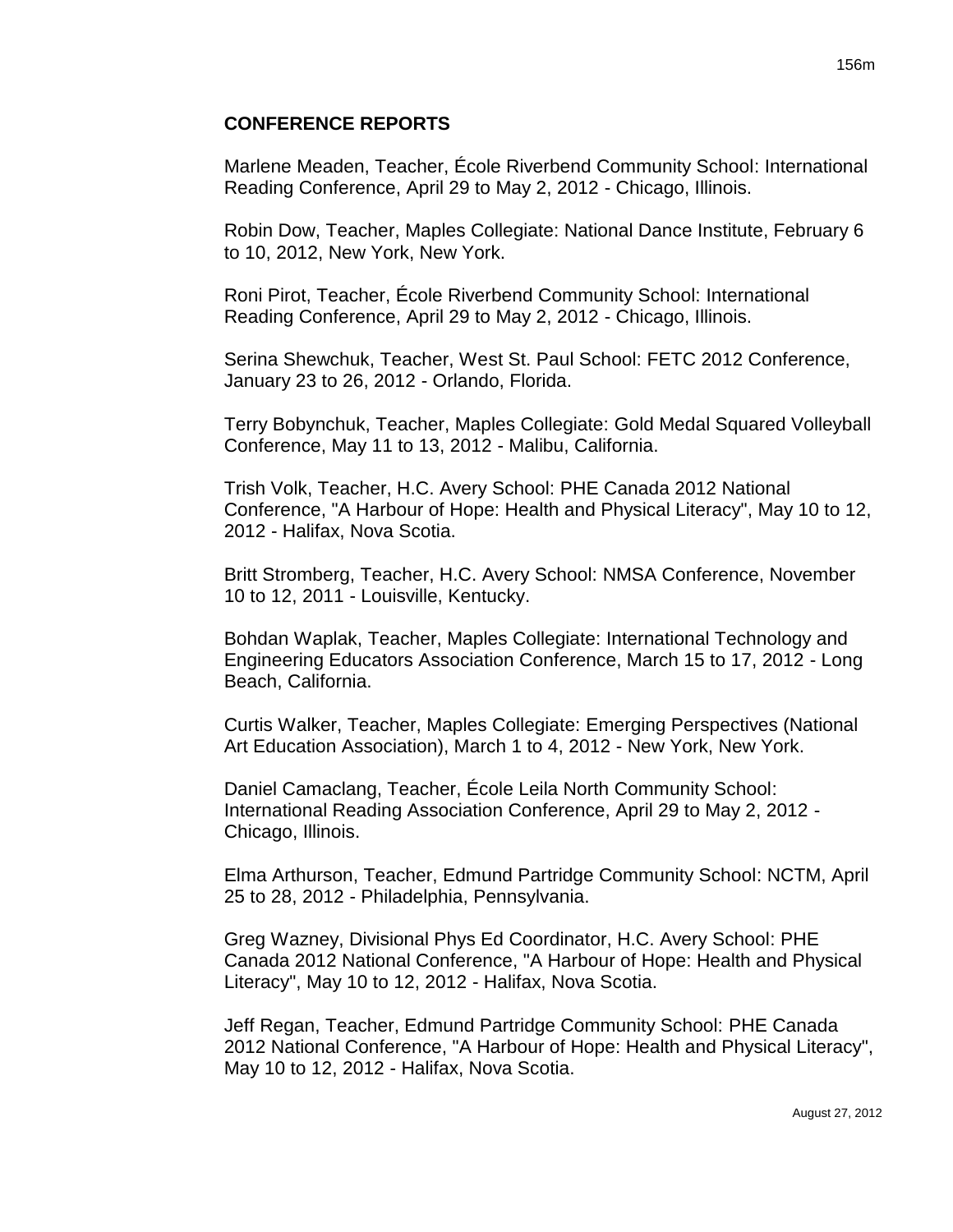# **CONFERENCE REPORTS**

Kristya Matwichyna, Teacher, R.F. Morrison School: PHE Canada 2012 National Conference, "A Harbour of Hope: Health and Physical Literacy", May 10 to 12, 2012 - Halifax, Nova Scotia.

Kristjanna Oleson, Teacher, Elwick Community School: Take A Stand Conference, January 30 to February 1, 2012 - Los Angeles, California.

Laurie Tait, École Leila North Community / Diane Sigvaldason, Edmund Partridge School (Teachers): PHE Canada 2012 National Conference, "A Harbour of Hope: Health and Physical Literacy", May 10 to 12, 2012 - Halifax, Nova Scotia.

George Budoloski & Marshall Mays, Teachers, Maples Collegiate: National Association of Broadcasters Conference, April 14 to 19, 2012 - Las Vegas, Nevada.

# **CORRESPONDENCE**

- City of Winnipeg Planning, Property & Development Department: Proposed subdivision and rezoning on land located on south side of Ridgecrest between Main Street and Red River.
- David Yeo, Director, Education Administration Services, Manitoba Education: Amendments to the Public Schools Act: Community Use of Schools and Code of Conduct for School Trustees.
- Nancy Allan, Minister of Education: New School Amber Trails Ministerial Award.
- Michele Slipec's Grade 6 Class A.E. Wright School: Letters from students regarding their experience and appreciation for dance classes at Maples Collegiate with Ms. Dow.
- MPTEA and Dairy Farmers of Manitoba: MPETA 2012 TOBA Award for Quality in Physical Education and New / Innovative Programs to Benefit All awarded to Edmund Partridge Community School and O.V. Jewitt Community School.
- Ralph Ramore, Disability Claims & Rehabilitation Administrator: Notice of Premium Rate Decrease for the next school year.
- **Barbara Haddow, President, Manitoba Association of Resource Teachers:** Alison Wells, Journal Editor and Marianna Kiva, PD Co-Chairperson, 2011- 2012 MART Executive.
- Material Safety Data Sheet MDG Low Fog Fluid: MSDS sheet for fog used at West St. Paul School fire drill.
- **Farm to School: Farm to School Manitoba Healthy Choice Fundraiser.**
- **Paul Anderson, Director of Operations, Seven Oaks School Division: HVAC**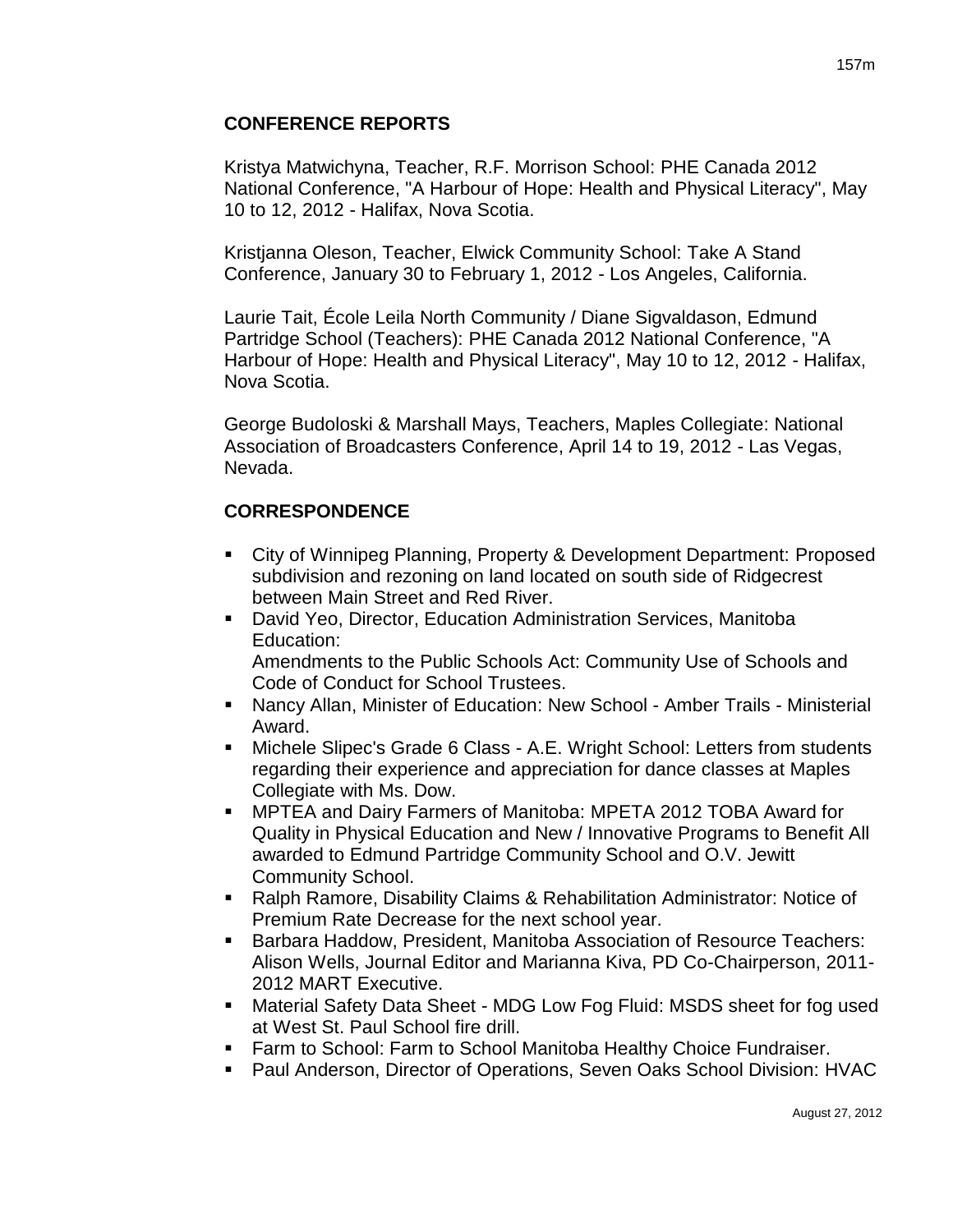# **CORRESPONDENCE**

options for new Amber Trails School.

- Heather Demetrioff, Associate Director, MSBA: Changes to Nomination Procedures for 2014 School Board Elections.
- Creating a Positive School Climate: Safe Schools for All January 25, 2013.
- Nancy Allan, Minister of Education: Community Use of School Facilities during Holiday and Seasonal Breaks.
- Sandi Urban-Hall, President, CSBA: Resignation of Catherine Fife from the Canadian School Boards Association Board of Directors.
- Dave Tate, CFO, The Manitoba Teachers' Society: Changes to The Manitoba Teachers' Society for substitute costs and 2012-13 Membership fees.
- Educational Assistants of Seven Oaks 2012-13 Executive: Educational Assistants of Seven Oaks - Executive Committee for the 2012-2013 School Year.
- Keith Thomas, Risk Manager, Manitoba School Boards Association: 2012- 2013 Voluntary Student Accident Insurance.
- WCB Client Profile Summary Report: Client Profile Summary Report to June 30, 2012.
- Jan Sanderson, CEO, Healthy Child Manitoba: Annual operating grant in support of Seven Oaks Early Years Coalition has been approved in principle for 2012/13.
- **Jan Sanderson, Deputy Minister of Children and Youth Opportunities:** Annual operating grant in support of Victory Lighthouse has been approved in principle for 2012/13.
- **Jan Sanderson, Deputy Minister of Children and Youth Opportunities:** Annual operating grant in support of Kildonan Youth Activity Centre (KYAC) has been approved in principle for 2012/13.
- Xerox Canada Sponsorship: Cheque received from Xerox Canada, Sponsor of the 2012 MSBA Premier Award for School Board Innovation - awarded to SOSD for "Channel 7 Oaks".
- Linda Godin-Sorin, Director, Agency Relations & Allocations, United Way Winnipeg: 2% one-time grant for 2012 to Kildonan Youth Activity Centre.
- Mary-Anne Slegers, Coordinator, Schools' Finance Branch: 2011/2012 Funding of Schools Program Support File Up-date.
- Wendy Shaw, Coordinator, Accounting & Consolidations, Schools' Finance Branch: FRAME Reports based on the 2010/2011 school division financial statements. Reports are available on the internet at: [http://www.edu.gov.mb.ca/k12/finance/frame\\_report/](http://www.edu.gov.mb.ca/k12/finance/frame_report/).
- Rick Dedi, Executive Director, Public Schools Finance Board: Project support for new portable classrooms for the 2011-12 year at A.E. Wright, Belmont and Leila North Community Schools.
- R. John Weselake, Deputy Executive Director, PSFB: Project support for additional costs for the site work construction on the 2012 portable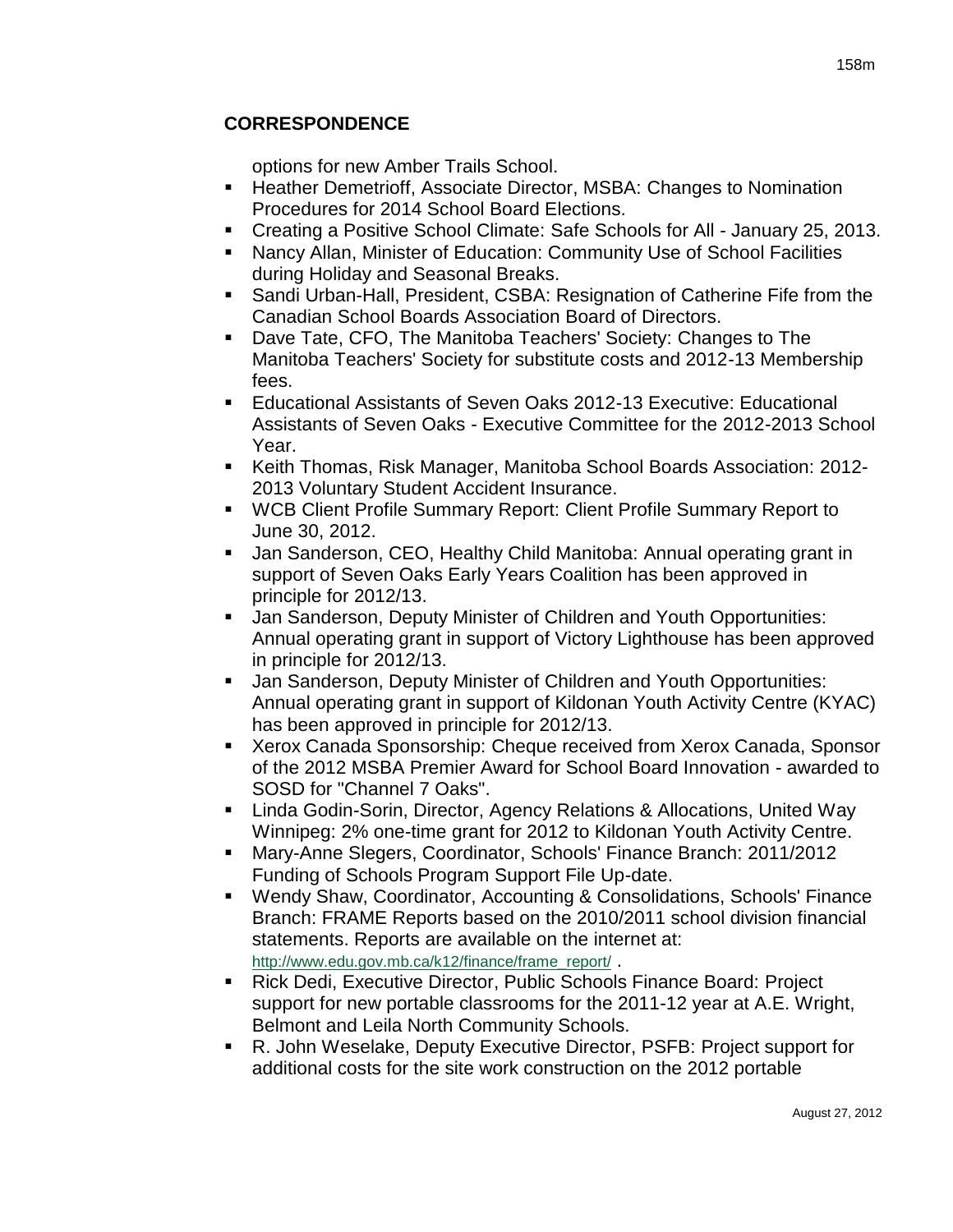# **CORRESPONDENCE**

classrooms at A.E. Wright, O.V. Jewitt and James Nisbet Community Schools.

- Rick Dedi, Executive Director, PSFB: Maples Collegiate Chiller and Cooling Tower Replacement, Geothermal Heat Pump Incentive.
- Wayne Shimizu, Secretary-Treasurer, SOSD: Letter to Rick Dedi, PSFB, accepting the Geothermal Heat Pump Incentive for the Maples Collegiate Chiller and Cooling Tower Replacement.
- R. John Weselake, A/Executive Director, PSFB: Garden City Collegiate Physics and Chemistry-Science Room Upgrade.
- Rick Dedi, Executive Director, PSFB: Andrews Early Learning Centre Victory School Stand-alone Childcare - Approval to Tender.
- Selkirk and District Planning Area Board: Notice of Hearing RM of West St. Paul - Proposed subdivision S12-2415, 3669 Main Street.
- Mrs. A. Savage, Subdivision Officer, City of Winnipeg: Proposed subdivision and rezoning to facilitate the continuation of the Rosser North Kildonan and Inkster Garden Neighbourhood Plans (in relation to the proposed secondary plan for Precinct C Plan of Our Winnipeg).
- Lou Gervino, Superintendent, Winnipeg Transit: New Winnipeg Transit fare collection system.
- Colin Bidzinski, Building Plan Examiner, City of Winnipeg Response to John Melo, Stantec Architecture regarding Building Permit Application for portable classroom at Belmont School.
- John Melo, Stantec Architecture Ltd.: Proposed Change Notice Numbers 1, 2 & 3 - Modular Classrooms for PSFB Phase 2 Site Development - Von Ast Construction.
- Jordan Lanoway, Project Manager, Green Building Designs, Enermodal Engineering: Maples Collegiate Commons - LEED Scorecard.
- Wayne Shimizu, Secretary-Treasurer, SOSD: Distribution of Compensation Audit for the year ended December 31, 2011.
- Manitoba School Boards Association, Labour Relations: CPI, Unemployment Rate and Regional Trends Update - July 2012.
- Wayne Shimizu, Secretary-Treasurer, SOSD: Letter to Minister of Education regarding changes to Seven Oaks School Division Ward Boundaries.
- **Province of Manitoba News Release: June 20, 2012 Manitoba** Strengthens Sustainable Development Education - Grade 12 Course among New Measures to Keep Manitoba Students at Leading Edge of Education: Premier.
- **EXECT AT A Long Service / Retirement Dinner Thank You Cards Received from: Wendy** Moglove, Joanne Johnson, Linda Swack, Cindy Burkett, Cliff Meder, Irene Wallis.
- Manitoba Ombudsman, 2011 Annual Report.
- 2012 Active Healthy Kids Canada Report Card on Physical Activity for